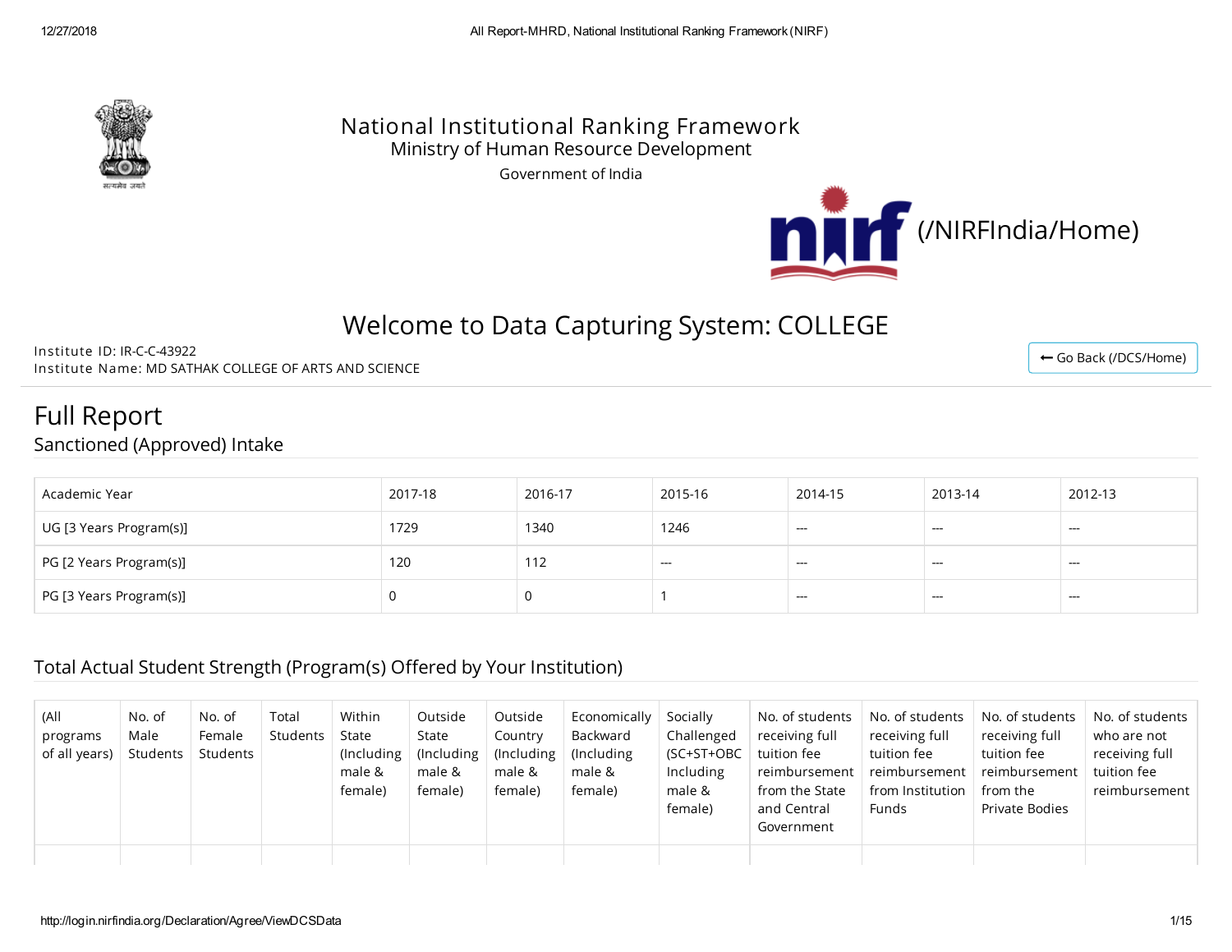| <b>UG [3</b><br>Years<br>Program(s)] | 3230 | 1429 | 4659 | 4521 | 106 | 32 | 1000 | 365 | 800 | 200 | 200 | 165 |
|--------------------------------------|------|------|------|------|-----|----|------|-----|-----|-----|-----|-----|
| PG [2 Years<br>Program(s)]           | 167  | 138  | 305  | 285  | 15  |    | 25   | - 2 |     | U   | 0   | 28  |
| PG [3 Years<br>Program(s)]           |      |      |      |      |     |    | 0    | 0   | 0   |     | 0   | U   |

## Placement & Higher Studies

|                  |                                                     | UG [3 Years Program(s)]: Placement & higher studies for previous 3 years |                  |                                                          |                              |                                                      |                                                   |
|------------------|-----------------------------------------------------|--------------------------------------------------------------------------|------------------|----------------------------------------------------------|------------------------------|------------------------------------------------------|---------------------------------------------------|
| Academic<br>Year | No. of first year<br>students intake in the<br>year | No. of first year students<br>admitted in the year                       | Academic<br>Year | No. of students graduating in<br>minimum stipulated time | No. of<br>students<br>placed | Median salary of placed<br>graduates (Amount in Rs.) | No. of students<br>selected for Higher<br>Studies |
| $(2013-14)$      | 1350                                                | 1300                                                                     | $(2015-16)$      | 374                                                      | 25                           | 250000 (Two lakhs and fifty<br>thousands)            | 40                                                |
| $(2014-15)$      | 1200                                                | 1135                                                                     | $(2016-17)$      | 258                                                      | 71                           | 710000 (Seven lakhs and<br>Ten thousands)            | 51                                                |
| $(2015-16)$      | 1246                                                | 1246                                                                     | $(2017-18)$      | 272                                                      | 85                           | 935000 (Nine lakhs and<br>thirty five thousands)     | 55                                                |
|                  |                                                     | PG [2 Years Program(s)]: Placement & higher studies for previous 3 years |                  |                                                          |                              |                                                      |                                                   |
|                  |                                                     |                                                                          |                  |                                                          |                              |                                                      |                                                   |
| Academic<br>Year | No. of first year<br>students intake in the<br>year | No. of first year students<br>admitted in the year                       | Academic<br>Year | No. of students graduating in<br>minimum stipulated time | No. of<br>students<br>placed | Median salary of placed<br>graduates (Amount in Rs.) | No. of students<br>selected for Higher<br>Studies |
|                  | 200                                                 | 136                                                                      | $(2015-16)$      | 97                                                       | 80                           | 960000 (Nine lakhs and sixty<br>thousands)           | 2                                                 |
| $(2014-15)$      |                                                     |                                                                          |                  |                                                          |                              |                                                      |                                                   |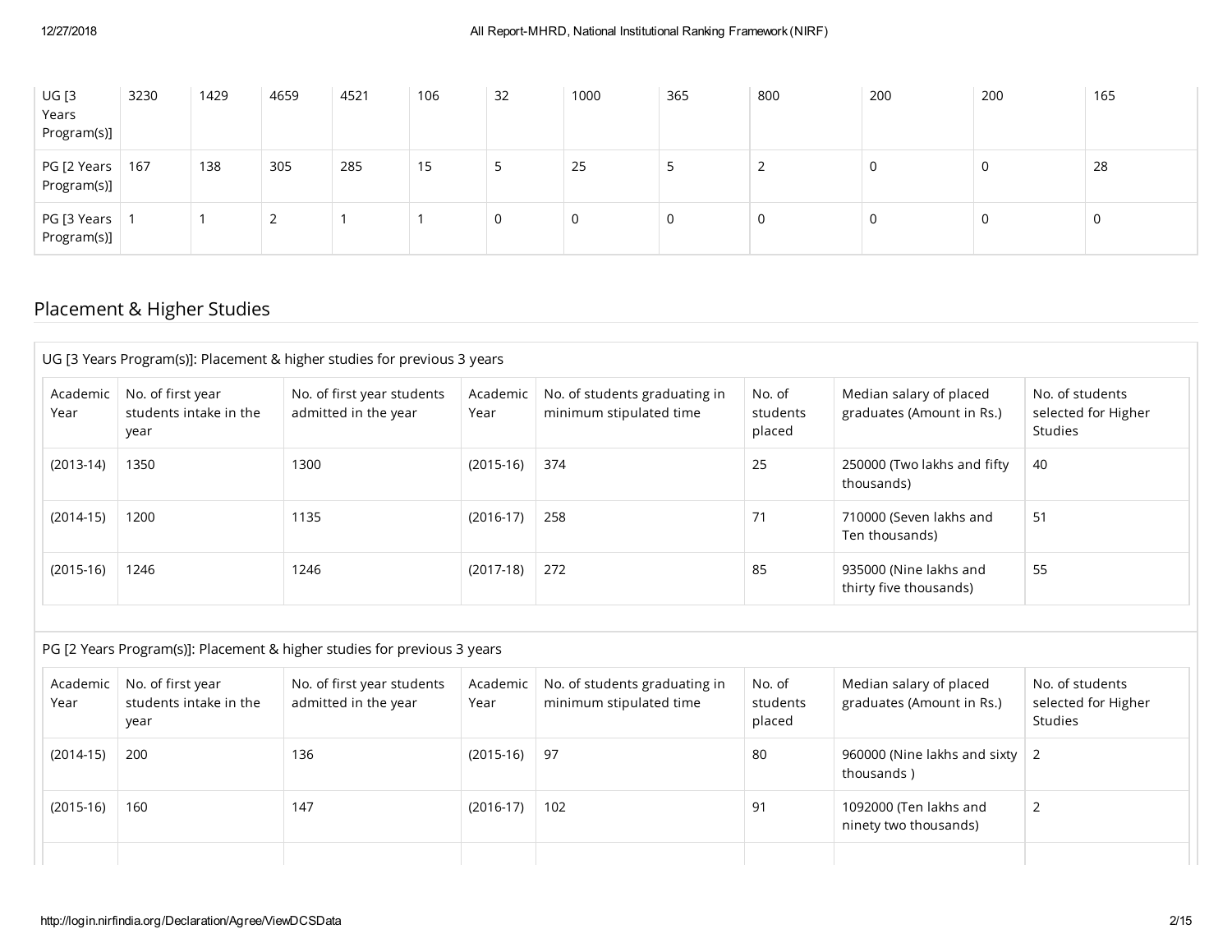| $(2016-17)$ 112  |                                                     | 112                                                                      | $(2017-18)$      | 90                                                       | 82                           | 984000 (Nine lakhs and<br>eighty four thousands)     | 0                                                 |
|------------------|-----------------------------------------------------|--------------------------------------------------------------------------|------------------|----------------------------------------------------------|------------------------------|------------------------------------------------------|---------------------------------------------------|
|                  |                                                     | PG [3 Years Program(s)]: Placement & higher studies for previous 3 years |                  |                                                          |                              |                                                      |                                                   |
| Academic<br>Year | No. of first year<br>students intake in the<br>year | No. of first year students<br>admitted in the year                       | Academic<br>Year | No. of students graduating in<br>minimum stipulated time | No. of<br>students<br>placed | Median salary of placed<br>graduates (Amount in Rs.) | No. of students<br>selected for Higher<br>Studies |
| $(2013-14)$      | 40                                                  | 36                                                                       | $(2015-16)$      | 25                                                       | 10                           | 120000 (One lakh and<br>twenty thousands)            | 0                                                 |
| $(2014-15)$      | 40                                                  | 9                                                                        | $(2016-17)$      | -9                                                       | 9                            | 108000 (One lakh and Eight<br>thousands)             | 0                                                 |
| $(2015-16)$   1  |                                                     |                                                                          | $(2017-18)$ 1    |                                                          | 0                            | 0 (Zero)                                             | 0                                                 |

# Financial Resources: Utilised Amount for the Capital & Operational expenditure for previous 3 years

| Financial Year                                                                                       | 2017-18                                                                              | 2016-17                                                                                  | 2015-16                                                                                 |
|------------------------------------------------------------------------------------------------------|--------------------------------------------------------------------------------------|------------------------------------------------------------------------------------------|-----------------------------------------------------------------------------------------|
|                                                                                                      | Utilised Amount                                                                      | Utilised Amount                                                                          | Utilised Amount                                                                         |
| Annual Capital Expenditure on Academic Activities and Resources (excluding expenditure on buildings) |                                                                                      |                                                                                          |                                                                                         |
| Library                                                                                              | 13672400 (One crore thirty six lakh<br>s seventy two thousands and four<br>hundreds) | 9493588 (Ninety Four lakhs ninety t<br>hree thousands five hundreds and<br>eighty eight) | 8668588 (Eighty six lakhs sixty eigh<br>t thousands five hundreds and eig<br>hty eight) |
| New Equipment for Laboratories                                                                       | 59285 (Fifty nine thousands two hu<br>ndred and eighty five)                         | 775746 (Seven lakhs seventy five th<br>ousands seven hundred and forty<br>six)           | 141038 (One lakh forty one thousa<br>nds and thirty eight)                              |
| Other expenditure on creation of Capital Assets (excluding expenditure<br>on Land and Building)      | 10500000 (One crore five thousand<br>S)                                              | 10500000 (One crore five thousand<br>S)                                                  | 6000000 (Sixty lakhs)                                                                   |
| Annual Operational Expenditure                                                                       |                                                                                      |                                                                                          |                                                                                         |
|                                                                                                      |                                                                                      |                                                                                          |                                                                                         |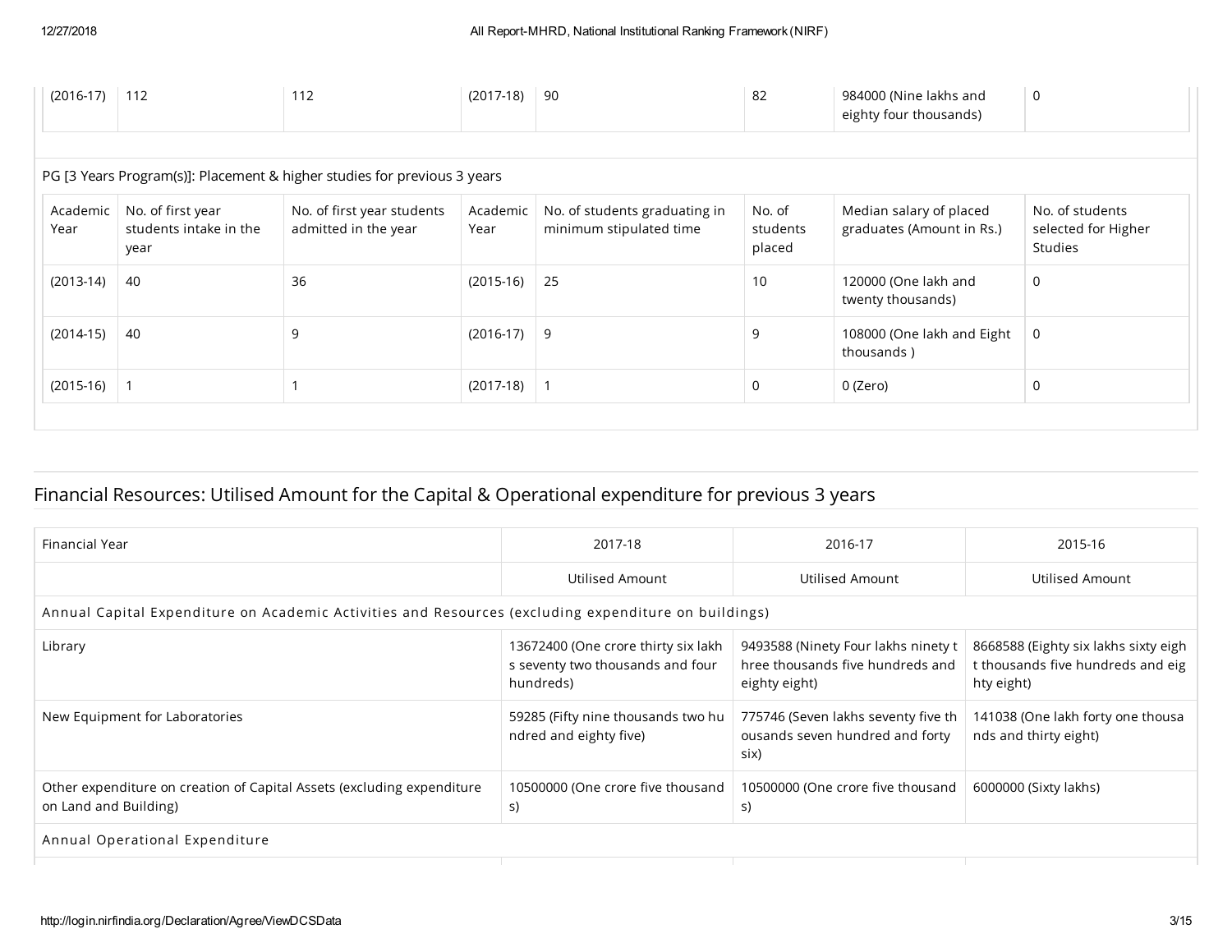| Salaries (Teaching and Non Teaching staff)                                                                                                       | 54800000 (Five crores forty eight la<br>khs)                                         | 50500000 (Five crores five lakhs)                                                      | 48100000 (Four crores eighty one I<br>akhs)                                            |
|--------------------------------------------------------------------------------------------------------------------------------------------------|--------------------------------------------------------------------------------------|----------------------------------------------------------------------------------------|----------------------------------------------------------------------------------------|
| Maintenance of Academic Infrastructure or consumables, other running<br>expenditures etc. (excluding maintenance of hostels and allied services) | 9252775 (Ninety two lakhs fifty two<br>thousands seven hundred and sev<br>enty five) | 10713292 (One crore seven lakhs t<br>hirteen thousands two hundred an<br>d ninety two) | 8968759 (Eighty nine lakhs sixty eig<br>ht thousands seven hundred and f<br>ifty nine) |
| Seminars/Conferences/Workshops                                                                                                                   | 117613 (One lakh seventeen thous<br>ands six hundred and thirteen)                   | 337834 (Three lakhs thirty seven th<br>ousands eight hundred and thirty<br>four)       | 200885 (Two lakhs eight hundred a<br>nd eight five)                                    |

# PCS Facilities: Facilities of physically challenged students

| 1. Do your institution buildings have Lifts/Ramps?                                                                                                        | Yes, less than 40% of the<br>buildings |
|-----------------------------------------------------------------------------------------------------------------------------------------------------------|----------------------------------------|
| 2. Do your institution have provision for walking aids, includingwheelchairs and transportation from one building to another for handicapped<br>students? | Yes                                    |
| 3. Do your institution buildings have specially designed toilets for handicapped students?                                                                | Yes, less than 40% of the<br>buildings |

#### Faculty Details

1. How many faculty members of your institution have received highly reputed national/international awards/recognition from Central government agencies in the previous year (2017-18)? 0

| Srno | Name       | Age | Designation         | Gender | Qualification | Experience (In<br>Months) | ls Associated<br>Last Year | Currently working with<br>institution? | Joining<br>Date  | Leaving<br>Date          | Association<br>type |
|------|------------|-----|---------------------|--------|---------------|---------------------------|----------------------------|----------------------------------------|------------------|--------------------------|---------------------|
|      | Syed Ali M | 35  | Assistant Professor | Male   | Ph.D          | b                         | Yes                        | Yes                                    | $05-03-$<br>2012 | $\hspace{0.05cm} \ldots$ | Regular             |
|      | Mainuddin  | 47  | Assistant Professor | Male   | M. Phil       | 24                        | Yes                        | Yes                                    | $14 - 11 -$      | ---                      | Regular             |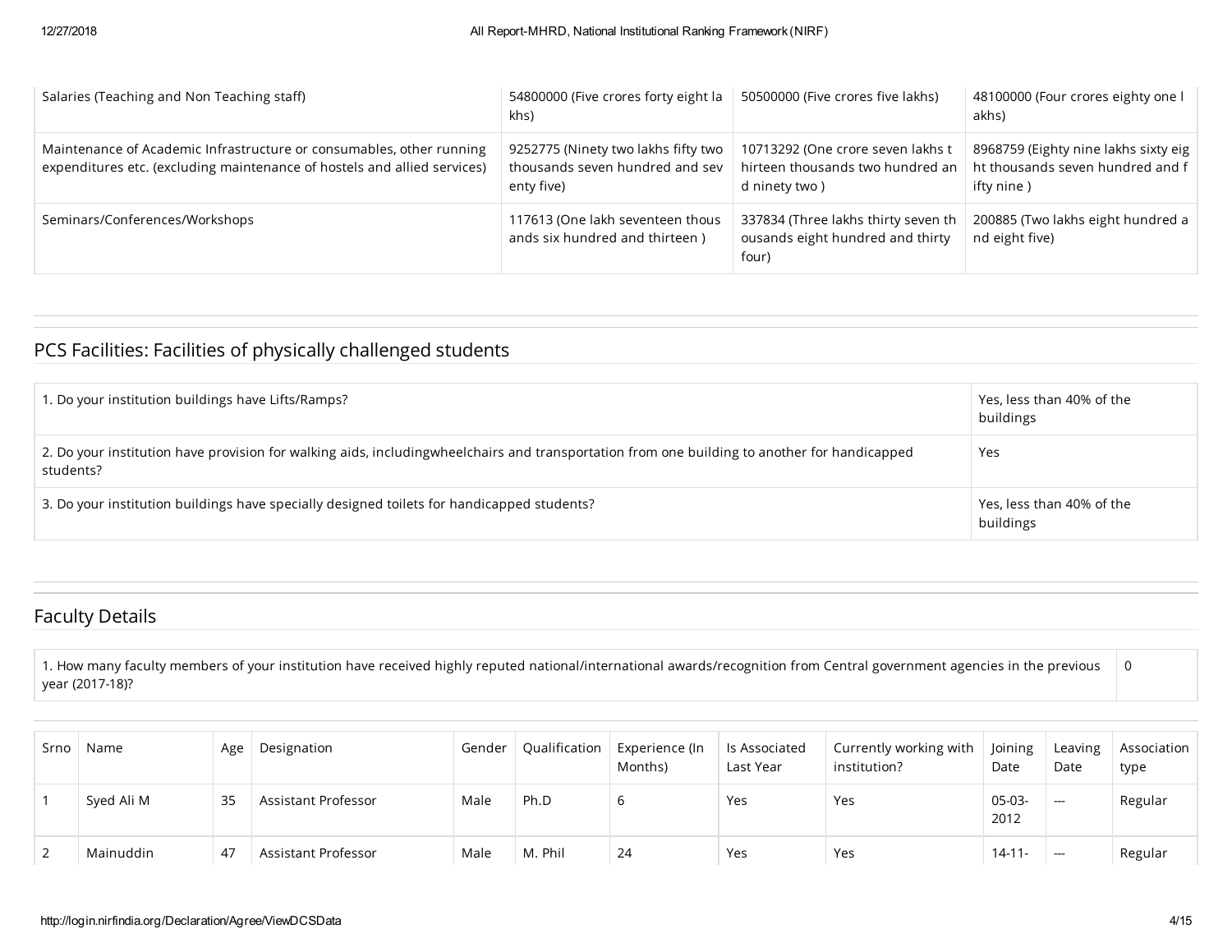|                | Ahamed K                |    |                     |        |            |                |     |     | 1994                |                          |         |
|----------------|-------------------------|----|---------------------|--------|------------|----------------|-----|-----|---------------------|--------------------------|---------|
| $\mathbf{3}$   | Sasikala N              | 42 | Associate Professor | Female | Ph.D       | 19             | Yes | Yes | $07-07-$<br>1999    | <u></u>                  | Regular |
| $\overline{4}$ | Hazeena K               | 48 | Associate Professor | Female | Ph.D       | 20             | Yes | Yes | $12-07-$<br>2004    | ---                      | Regular |
| 5              | Abubakkar Sithik K<br>M | 42 | Assistant Professor | Male   | M. Phil    | 14             | Yes | Yes | $02 - 07 -$<br>2007 | <u></u>                  | Regular |
| 6              | Rahima Beevi M          | 41 | Assistant Professor | Female | M. Phil    | 11             | Yes | Yes | $16 - 06 -$<br>2008 | $\hspace{0.05cm}$        | Regular |
| $\overline{7}$ | Kalaiyarasi             | 35 | Assistant Professor | Female | M. Phil    | 12             | Yes | Yes | $15-09-$<br>2014    | <u></u>                  | Regular |
| $\,8\,$        | Sankar Ganesh P V       | 35 | Assistant Professor | Male   | M. Phil    | $\overline{7}$ | Yes | Yes | $27-07-$<br>2016    | $\overline{\phantom{a}}$ | Regular |
| 9              | Rubina Parveen          | 38 | Assistant Professor | Female | M. Phil    | $\overline{7}$ | Yes | Yes | $12 - 06 -$<br>2017 | <u></u>                  | Regular |
| 10             | Revathi M               | 38 | Assistant Professor | Female | Ph.D       | 5              | Yes | Yes | $12 - 06 -$<br>2017 | $\overline{\phantom{a}}$ | Regular |
| 11             | Palanisamy D            | 33 | Assistant Professor | Male   | M. Phil    | 8              | Yes | Yes | 25-06-<br>2012      | $\overline{\phantom{m}}$ | Regular |
| 12             | Sharifuddin A M         | 39 | Assistant Professor | Male   | <b>MCA</b> | $\overline{7}$ | Yes | Yes | $01-07-$<br>2013    | <u></u>                  | Regular |
| 13             | Mohan V                 | 33 | Assistant Professor | Male   | M. Phil    | 9              | Yes | Yes | $01-07-$<br>2013    | <u></u>                  | Regular |
| 14             | Tholhappian T           | 45 | Assistant Professor | Male   | M. Phil    | 15             | Yes | Yes | $16-07-$<br>2014    | $\overline{\phantom{a}}$ | Regular |
| 15             | Fathimathuse<br>Zohra   | 24 | Assistant Professor | Female | M. Phil    | $\mathbf 2$    | Yes | Yes | $12 - 07 -$<br>2015 | $\hspace{0.05cm}$        | Regular |
| 16             | Prabhu M                | 34 | Assistant Professor | Male   | M. Phil    | 10             | Yes | Yes | $12 - 06 -$<br>2017 | $\frac{1}{2}$            | Regular |
|                |                         |    |                     |        |            |                |     |     |                     |                          |         |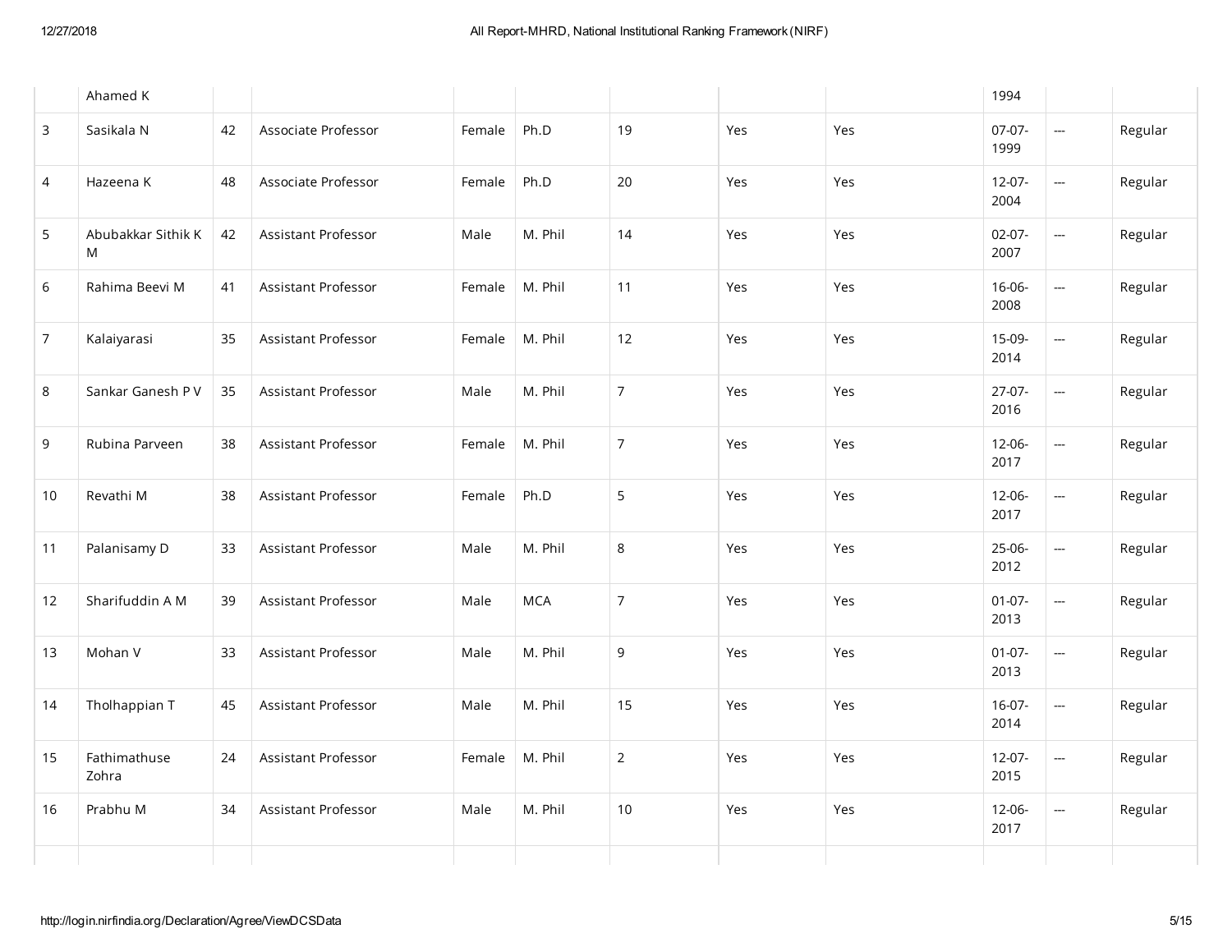| 17 | Mohaboob Batcha<br>B | 43 | Assistant Professor        | Male   | M. Phil    | 17             | Yes | Yes | $14-03-$<br>2007    |                          | Regular |
|----|----------------------|----|----------------------------|--------|------------|----------------|-----|-----|---------------------|--------------------------|---------|
| 18 | Sheeba TM            | 42 | Assistant Professor        | Female | M. Phil    | 15             | Yes | Yes | $15 - 06 -$<br>2011 | $\overline{\phantom{a}}$ | Regular |
| 19 | Thangaprabha         | 38 | Assistant Professor        | Female | M. Phil    | 12             | Yes | Yes | $18 - 06 -$<br>2012 | $\overline{\phantom{a}}$ | Regular |
| 20 | Jeslin Renjith       | 38 | Assistant Professor        | Female | M. Phil    | 10             | Yes | Yes | $26-07-$<br>2016    | $\overline{\phantom{a}}$ | Regular |
| 21 | Vijaya Prasad        | 47 | <b>Assistant Professor</b> | Female | M. Phil    | 24             | Yes | Yes | $12 - 06 -$<br>2017 | $\overline{\phantom{a}}$ | Regular |
| 22 | Pushpamalar P        | 38 | Assistant Professor        | Female | Ph.D       | $\mathsf g$    | Yes | Yes | 12-06-<br>2017      | $\overline{\phantom{a}}$ | Regular |
| 23 | Suganthi             | 37 | Assistant Professor        | Female | Ph.D       | 14             | Yes | Yes | $12 - 06 -$<br>2017 | $\overline{\phantom{a}}$ | Regular |
| 24 | Niranjanan s         | 58 | Associate Professor        | Male   | Ph.D       | 34             | Yes | Yes | $02 - 08 -$<br>2004 | ÷,                       | Regular |
| 25 | Sumathi P            | 38 | Assistant Professor        | Female | M. Phil    | 13             | Yes | Yes | 15-06-<br>2008      | $\overline{\phantom{a}}$ | Regular |
| 26 | Sangeetha Devi T     | 36 | Assistant Professor        | Female | M. Phil    | $\,8\,$        | Yes | Yes | $11 - 08 -$<br>2010 | $\overline{\phantom{a}}$ | Regular |
| 27 | Sugumar P            | 34 | Assistant Professor        | Male   | <b>MCA</b> | $\overline{7}$ | Yes | Yes | 15-06-<br>2011      | $\overline{\phantom{a}}$ | Regular |
| 28 | Anitha R             | 34 | Assistant Professor        | Female | M. Phil    | 11             | Yes | Yes | $06 - 01 -$<br>2012 | $\overline{\phantom{a}}$ | Regular |
| 29 | Muthulakshmi S       | 34 | Assistant Professor        | Female | Ph.D       | $10$           | Yes | Yes | $15-07-$<br>2013    | $\overline{\phantom{m}}$ | Regular |
| 30 | Jothi Subashini V    | 38 | Assistant Professor        | Female | M. Phil    | 12             | Yes | Yes | $26 - 05 -$<br>2016 | $\overline{\phantom{a}}$ | Regular |
| 31 | Gokila S             | 37 | Assistant Professor        | Female | M. Phil    | 10             | Yes | Yes | $12 - 06 -$<br>2017 | $\overline{\phantom{a}}$ | Regular |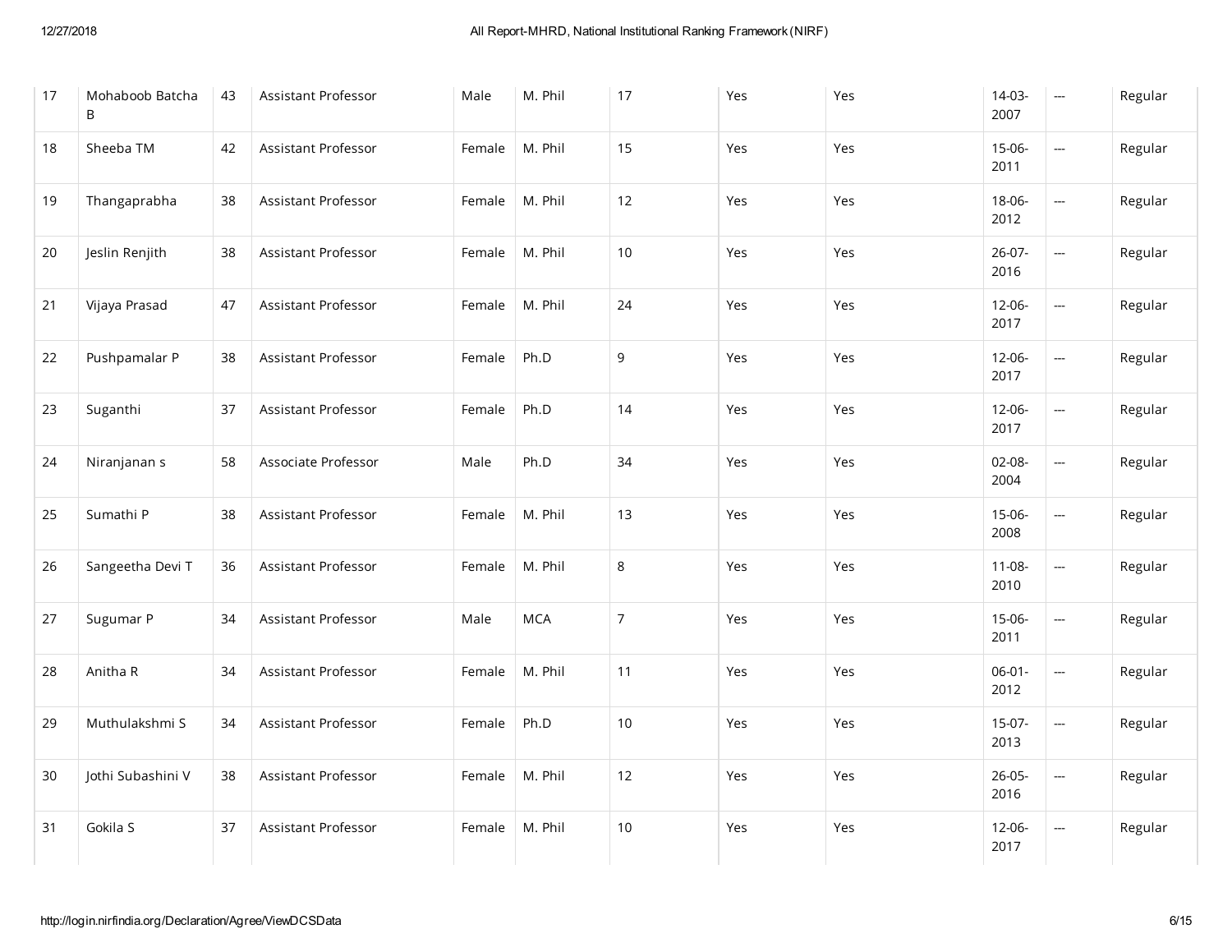| 32 | Mohamed Saad<br>Ansari | 31 | Assistant Professor | Male   | <b>MCA</b> | 6              | Yes | Yes | $12 - 06 -$<br>2017 | <u></u>                  | Regular |
|----|------------------------|----|---------------------|--------|------------|----------------|-----|-----|---------------------|--------------------------|---------|
| 33 | Soundrarajan V         | 48 | Assistant Professor | Male   | M. Phil    | 6              | Yes | Yes | 22-08-<br>2013      | $\overline{\phantom{a}}$ | Regular |
| 34 | Kalai Nathiyal M       | 33 | Assistant Professor | Female | Ph.D       | $\mathbf{1}$   | No  | Yes | 18-06-<br>2018      | <u></u>                  | Regular |
| 35 | Divya S                | 27 | Assistant Professor | Female | M. Phil    | 3              | No  | Yes | 18-06-<br>2018      | $\overline{\phantom{a}}$ | Regular |
| 36 | Mary Reeta Kaviya<br>A | 27 | Assistant Professor | Female | M. Phil    | $\overline{4}$ | No  | Yes | $22-06-$<br>2018    | ---                      | Regular |
| 37 | Anbarasan G            | 27 | Assistant Professor | Male   | M. Phil    | $\overline{4}$ | No  | Yes | $22-06-$<br>2018    | $\overline{\phantom{a}}$ | Regular |
| 38 | Apsar A                | 37 | Assistant Professor | Male   | M. Phil    | 8              | Yes | Yes | $16-07-$<br>2012    | ---                      | Regular |
| 39 | Vijayakumar P          | 33 | Assistant Professor | Male   | Ph.D       | 6              | Yes | Yes | 25-07-<br>2016      | $\overline{\phantom{a}}$ | Regular |
| 40 | Kandavelu E            | 35 | Assistant Professor | Male   | M. Phil    | 6              | Yes | Yes | 25-07-<br>2016      | ---                      | Regular |
| 41 | Mullaimalar S          | 44 | Assistant Professor | Female | Ph.D       | $\overline{7}$ | Yes | Yes | 26-07-<br>2017      | ---                      | Regular |
| 42 | Jayachithra J          | 35 | Assistant Professor | Female | Ph.D       | 3              | Yes | Yes | $13-12-$<br>2017    | ---                      | Regular |
| 43 | Naveen Kumar R         | 27 | Assistant Professor | Male   | M. Phil    | $\mathbf{1}$   | No  | Yes | 13-06-<br>2018      | ---                      | Regular |
| 44 | Jemila Joy             | 36 | Assistant Professor | Female | Ph.D       | 5              | No  | Yes | 13-06-<br>2018      | $\overline{\phantom{a}}$ | Regular |
| 45 | Manickam G             | 47 | Assistant Professor | Male   | Ph.D       | 40             | Yes | Yes | $11 - 12 -$<br>2009 | $\overline{\phantom{a}}$ | Regular |
| 46 | Bhuvaneswari S         | 43 | Assistant Professor | Female | Ph.D       | 19             | Yes | Yes | $12 - 06 -$         | $\overline{\phantom{a}}$ | Regular |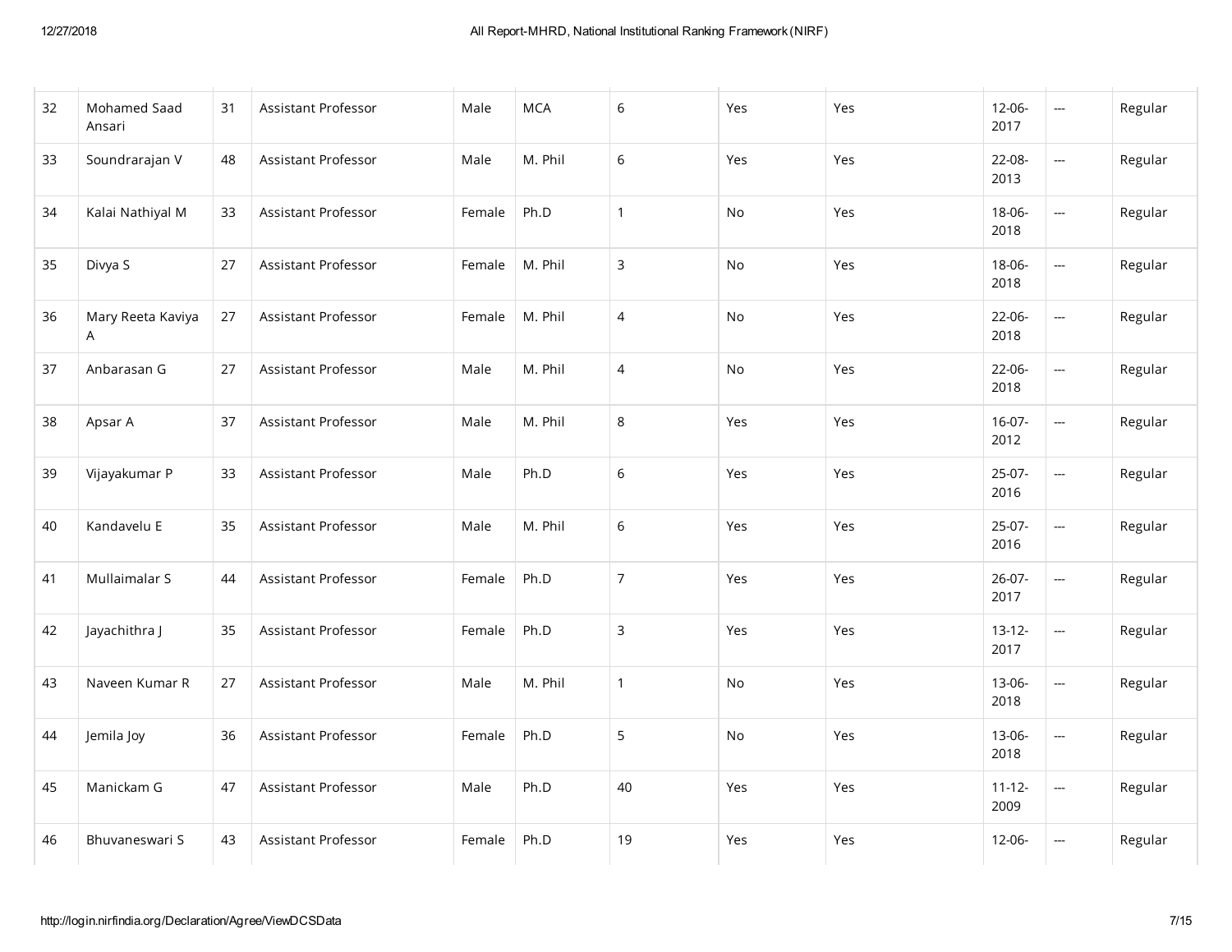|    |                        |    |                                                  |        |            |              |     |     | 2017                |                          |         |
|----|------------------------|----|--------------------------------------------------|--------|------------|--------------|-----|-----|---------------------|--------------------------|---------|
| 47 | Meenakshi M            | 54 | Assistant Professor                              | Female | M. Phil    | 16           | Yes | Yes | $25-07-$<br>2017    | $\overline{\phantom{a}}$ | Regular |
| 48 | Rasool Bagum P         | 36 | Assistant Professor                              | Female | M. Phil    | 12           | Yes | Yes | $16 - 06 -$<br>2008 | $\overline{\phantom{a}}$ | Regular |
| 49 | Lavanya L              | 39 | Assistant Professor                              | Female | Ph.D       | 11           | Yes | Yes | $12 - 06 -$<br>2017 | $\overline{\phantom{a}}$ | Regular |
| 50 | Rajamani R             | 41 | Assistant Professor                              | Male   | M. Phil    | 11           | Yes | Yes | $20-07-$<br>2007    | $\overline{\phantom{a}}$ | Regular |
| 51 | Shahida P              | 33 | Assistant Professor                              | Female | <b>MBA</b> | 9            | Yes | Yes | 19-02-<br>2009      | <u></u>                  | Regular |
| 52 | Mohamed Akbar M        | 57 | Assistant Professor                              | Male   | M. Phil    | 9            | Yes | Yes | 08-07-<br>2016      | $\overline{\phantom{a}}$ | Regular |
| 53 | Indumathi MK           | 28 | <b>Assistant Professor</b>                       | Female | <b>MBA</b> | 5            | Yes | Yes | $12 - 06 -$<br>2017 | $\overline{\phantom{a}}$ | Regular |
| 54 | Velayutham S           | 54 | <b>Assistant Professor</b>                       | Male   | Ph.D       | 29           | No  | Yes | $18 - 06 -$<br>2018 | $\overline{\phantom{a}}$ | Regular |
| 55 | Jenny R                | 28 | Assistant Professor                              | Male   | <b>MBA</b> | $\mathbf{1}$ | No  | Yes | $18 - 06 -$<br>2018 | $\overline{\phantom{a}}$ | Regular |
| 56 | Riyaza Begum           | 31 | Assistant Professor                              | Female | M. Phil    | 3            | No  | Yes | 09-07-<br>2018      | $\overline{\phantom{a}}$ | Regular |
| 57 | Rahamath<br>Sulthana H | 37 | Assistant Professor                              | Female | Ph.D       | 11           | No  | Yes | 07-08-<br>2018      | $\overline{\phantom{a}}$ | Regular |
| 58 | Meganathan R           | 49 | Dean / Principal / Director /<br>Vice Chancellor | Male   | Ph.D       | 24           | Yes | Yes | $01 - 06 -$<br>1997 | $\overline{\phantom{a}}$ | Regular |
| 59 | Ila Nakkeeran          | 46 | Assistant Professor                              | Male   | Ph.D       | 18           | Yes | Yes | 03-07-<br>2000      | $\overline{\phantom{a}}$ | Regular |
| 60 | Muruganandham          | 38 | Assistant Professor                              | Male   | M. Phil    | 11           | Yes | Yes | 03-06-<br>2009      | $\overline{\phantom{a}}$ | Regular |
|    |                        |    |                                                  |        |            |              |     |     |                     |                          |         |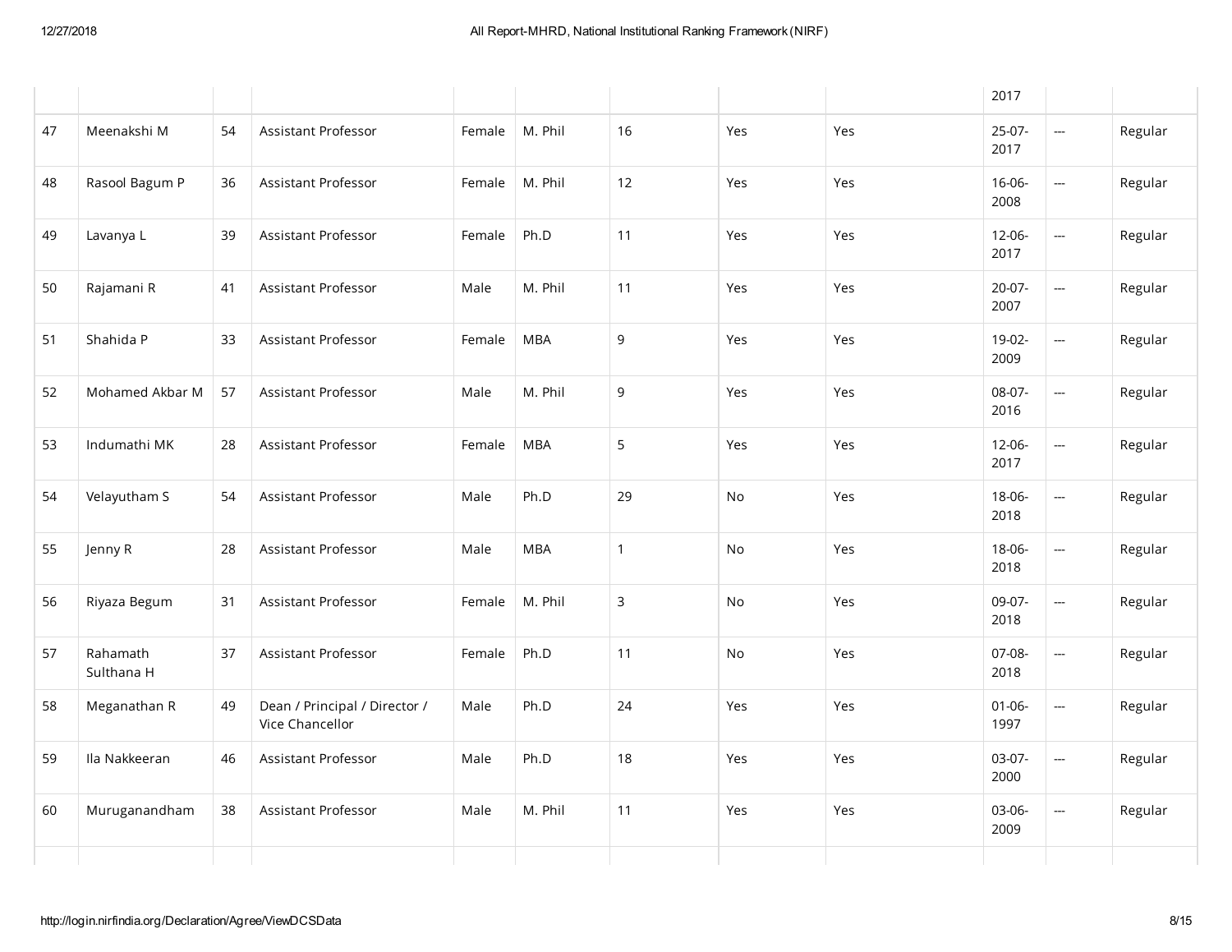| 61 | Sundramurthy M               | 46 | Assistant Professor | Male   | M. Phil    | 11             | Yes | Yes | $14-07-$<br>2011    |                          | Regular |
|----|------------------------------|----|---------------------|--------|------------|----------------|-----|-----|---------------------|--------------------------|---------|
| 62 | Asharf Ali U                 | 26 | Assistant Professor | Male   | M.COM      | $\mathbf{1}$   | Yes | Yes | $25-07-$<br>2017    | $\overline{\phantom{a}}$ | Regular |
| 63 | Rajakumar G                  | 36 | Assistant Professor | Male   | M. Phil    | 10             | Yes | Yes | $11-07-$<br>2012    | $\overline{\phantom{a}}$ | Regular |
| 64 | Swarnalakshmi S              | 33 | Assistant Professor | Female | <b>MBA</b> | 5              | Yes | Yes | 26-07-<br>2016      | $\overline{\phantom{a}}$ | Regular |
| 65 | Ahamed Ibrahim<br>Haji S M A | 32 | Assistant Professor | Male   | M. Phil    | $10$           | Yes | Yes | $27-07-$<br>2016    | $\overline{a}$           | Regular |
| 66 | Saravanan V                  | 36 | Assistant Professor | Male   | Ph.D       | 9              | Yes | Yes | $01 - 08 -$<br>2016 | $\overline{\phantom{a}}$ | Regular |
| 67 | Sankar R                     | 36 | Assistant Professor | Male   | M. Phil    | 8              | Yes | Yes | 24-06-<br>2017      | $\overline{\phantom{a}}$ | Regular |
| 68 | Pramodh S                    | 41 | Assistant Professor | Male   | M. Phil    | 15             | Yes | Yes | $06-12-$<br>2017    | <u></u>                  | Regular |
| 69 | Sivakumar P                  | 39 | Assistant Professor | Male   | M. Phil    | $6\,$          | No  | Yes | $18-07-$<br>2018    | $\overline{\phantom{a}}$ | Regular |
| 70 | Lakshmy P                    | 50 | Assistant Professor | Female | M. Phil    | 26             | Yes | Yes | $04-07-$<br>2005    |                          | Regular |
| 71 | Sujatha S                    | 45 | Assistant Professor | Female | M. Phil    | 14             | Yes | Yes | $14-07-$<br>2011    | <u></u>                  | Regular |
| 72 | Indumathi N                  | 35 | Assistant Professor | Female | M. Phil    | $\overline{7}$ | Yes | Yes | $02 - 06 -$<br>2012 | <u></u>                  | Regular |
| 73 | Saravanakumar V              | 37 | Assistant Professor | Male   | M. Phil    | 18             | Yes | Yes | 07-07-<br>2014      | $\overline{\phantom{a}}$ | Regular |
| 74 | Rajandra Prasad<br>CN        | 58 | Assistant Professor | Male   | <b>MBA</b> | 37             | Yes | Yes | $22 - 11 -$<br>2015 | <u></u>                  | Regular |
| 75 | Mani C                       | 30 | Assistant Professor | Male   | M. Phil    | $6\,$          | Yes | Yes | 02-08-<br>2017      | $\overline{\phantom{a}}$ | Regular |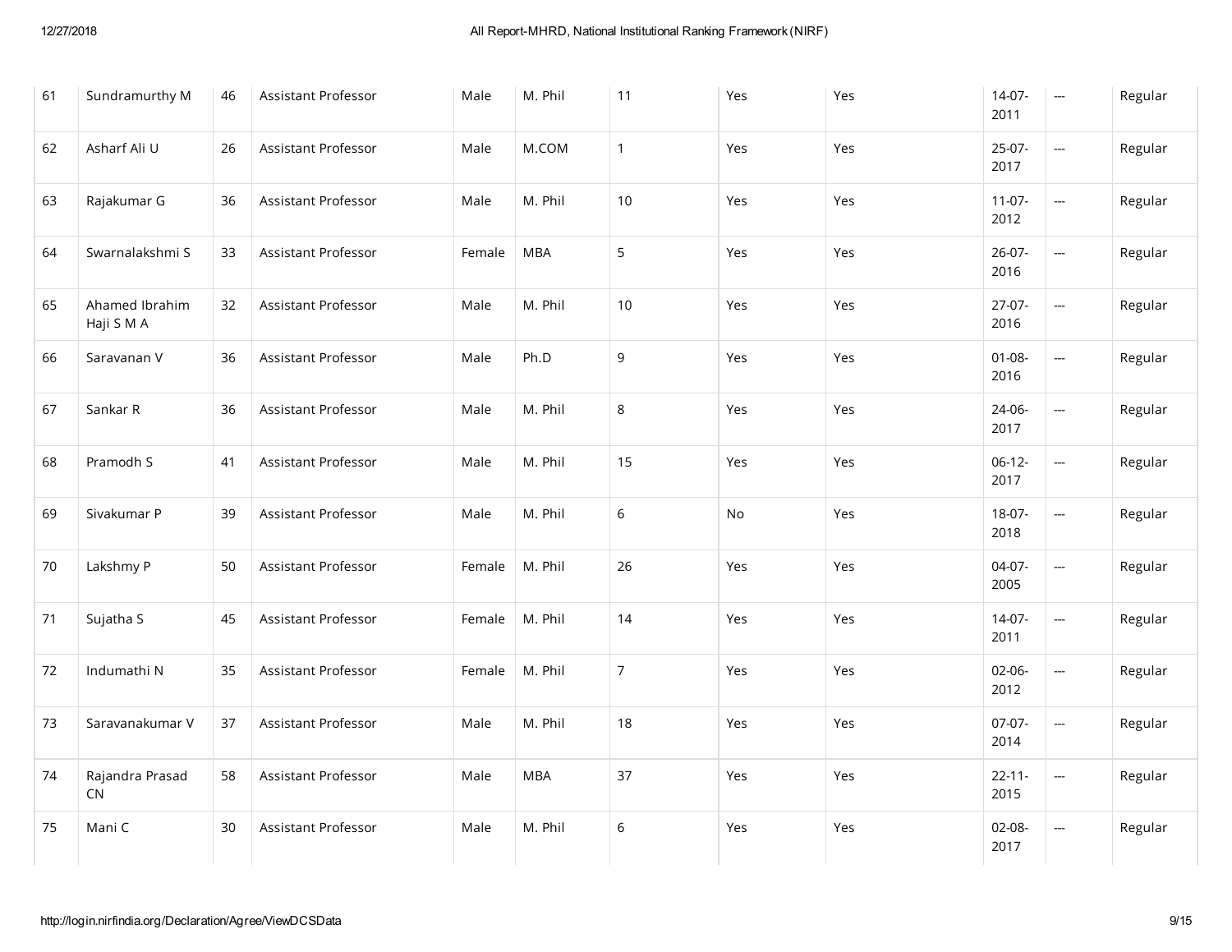| 76 | Varalakshmi V      | 37 | Assistant Professor | Female | M. Phil    | 5            | No  | Yes | 18-06-<br>2018      | $\hspace{0.05cm}$        | Regular |
|----|--------------------|----|---------------------|--------|------------|--------------|-----|-----|---------------------|--------------------------|---------|
| 77 | Kabaleeswaran R    | 43 | Assistant Professor | Female | M. Phil    | 19           | Yes | Yes | $12 - 03 -$<br>2007 | $\overline{\phantom{a}}$ | Regular |
| 78 | Suresh M           | 31 | Assistant Professor | Male   | M. Phil    | 8            | Yes | Yes | $10-07 -$<br>2012   | $\hspace{0.05cm}$        | Regular |
| 79 | Muthusamy R        | 39 | Assistant Professor | Male   | Ph.D       | 16           | Yes | Yes | 04-08-<br>2010      | $\hspace{0.05cm}$        | Regular |
| 80 | Christy Rajkumar A | 56 | Assistant Professor | Male   | M. Phil    | 38           | Yes | Yes | $01 - 07 -$<br>2013 | $\overline{\phantom{m}}$ | Regular |
| 81 | Gandhi K           | 40 | Assistant Professor | Male   | Ph.D       | 23           | Yes | Yes | $15 - 06 -$<br>2016 | $\overline{\phantom{a}}$ | Regular |
| 82 | Purushothaman G    | 31 | Assistant Professor | Male   | Ph.D       | 8            | No  | Yes | 06-07-<br>2018      | $\overline{\phantom{a}}$ | Regular |
| 83 | Mahalakshmi M      | 28 | Assistant Professor | Female | M. Phil    | 5            | Yes | Yes | $12 - 06 -$<br>2017 | $\overline{\phantom{a}}$ | Regular |
| 84 | Jayalakshmi S      | 28 | Assistant Professor | Female | <b>MBA</b> | $\mathbf{1}$ | Yes | Yes | $25-07-$<br>2017    | $\overline{\phantom{m}}$ | Regular |
| 85 | Arokia Doss R      | 35 | Assistant Professor | Male   | Ph.D       | 15           | Yes | Yes | 03-07-<br>2013      | $\overline{\phantom{m}}$ | Regular |
| 86 | Thangaraj K        | 39 | Assistant Professor | Male   | Ph.D       | 10           | Yes | Yes | 08-08-<br>2017      | $\overline{\phantom{m}}$ | Regular |
| 87 | Haroon Basha       | 31 | Assistant Professor | Male   | Ph.D       | 6            | No  | Yes | 06-07-<br>2018      | $\overline{\phantom{m}}$ | Regular |
| 88 | Jaffar Sadiq JM    | 33 | Assistant Professor | Male   | M. Phil    | 10           | No  | Yes | $27-07-$<br>2018    | $\overline{\phantom{m}}$ | Regular |
| 89 | Arumugam S         | 34 | Assistant Professor | Male   | M. Phil    | 5            | No  | Yes | $10 - 08 -$<br>2018 | $\overline{\phantom{a}}$ | Regular |
| 90 | Rajathilagam R     | 40 | Assistant Professor | Male   | M. Phil    | 18           | Yes | Yes | 09-05-              | $\hspace{0.05cm}$        | Regular |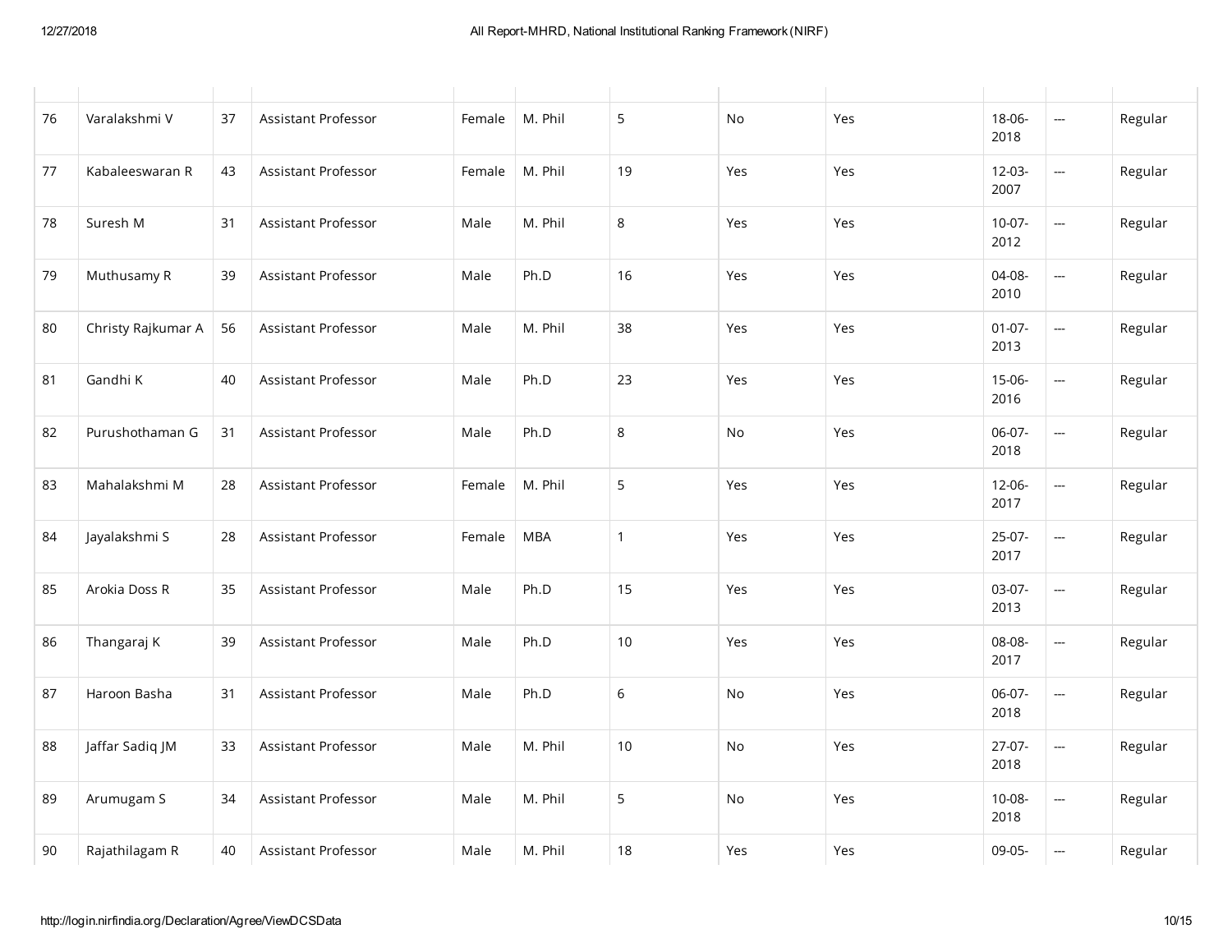|     |                      |    |                     |        |         |                |     |     | 2000                |                          |         |
|-----|----------------------|----|---------------------|--------|---------|----------------|-----|-----|---------------------|--------------------------|---------|
| 91  | Nandagopal G         | 36 | Assistant Professor | Male   | M. Phil | 13             | Yes | Yes | 08-08-<br>2005      | $\overline{\phantom{a}}$ | Regular |
| 92  | Sundar G             | 38 | Assistant Professor | Male   | M. Phil | 10             | Yes | Yes | $03-12-$<br>2008    | $\overline{\phantom{a}}$ | Regular |
| 93  | Hema G               | 32 | Assistant Professor | Female | M. Phil | 9              | Yes | Yes | 20-09-<br>2010      | $\overline{\phantom{a}}$ | Regular |
| 94  | Aishwarya S          | 28 | Assistant Professor | Female | M.Sc.   | $\,$ 6 $\,$    | Yes | Yes | 22-08-<br>2012      | $\overline{\phantom{a}}$ | Regular |
| 95  | Mohamed Marzook<br>S | 28 | Assistant Professor | Male   | M.Sc.   | $\overline{4}$ | Yes | Yes | $01 - 08 -$<br>2013 | $\overline{\phantom{a}}$ | Regular |
| 96  | Lakshmi K            | 38 | Assistant Professor | Female | M. Phil | $\overline{4}$ | Yes | Yes | 14-06-<br>2017      | $\overline{\phantom{a}}$ | Regular |
| 97  | Harini Priya T       | 23 | Assistant Professor | Female | M.Sc.   | $\mathbf{1}$   | No  | Yes | $02 - 07 -$<br>2018 | $\overline{\phantom{a}}$ | Regular |
| 98  | Purushophaman A      | 43 | Assistant Professor | Male   | Ph.D    | 21             | Yes | Yes | 08-09-<br>1997      | $\overline{\phantom{a}}$ | Regular |
| 99  | Meenatchi P          | 39 | Assistant Professor | Female | M. Phil | 15             | Yes | Yes | $02 - 01 -$<br>2004 | $\overline{\phantom{a}}$ | Regular |
| 100 | <b>Bhagavathy S</b>  | 41 | Assistant Professor | Female | Ph.D    | 18             | Yes | Yes | 04-08-<br>2004      | $\overline{\phantom{a}}$ | Regular |
| 101 | Anuradha             | 39 | Assistant Professor | Female | Ph.D    | 17             | Yes | Yes | 22-06-<br>2012      | $\overline{\phantom{a}}$ | Regular |
| 102 | Devika PT            | 40 | Assistant Professor | Female | Ph.D    | $\,8\,$        | Yes | Yes | $01 - 07 -$<br>2013 | $\overline{\phantom{a}}$ | Regular |
| 103 | Binu Clara J         | 33 | Assistant Professor | Female | Ph.D    | $\mathsf{3}$   | Yes | Yes | $12 - 06 -$<br>2017 | $\overline{\phantom{m}}$ | Regular |
| 104 | Valli S              | 44 | Assistant Professor | Female | Ph.D    | 22             | Yes | Yes | 29-09-<br>2000      | $\sim$                   | Regular |
|     |                      |    |                     |        |         |                |     |     |                     |                          |         |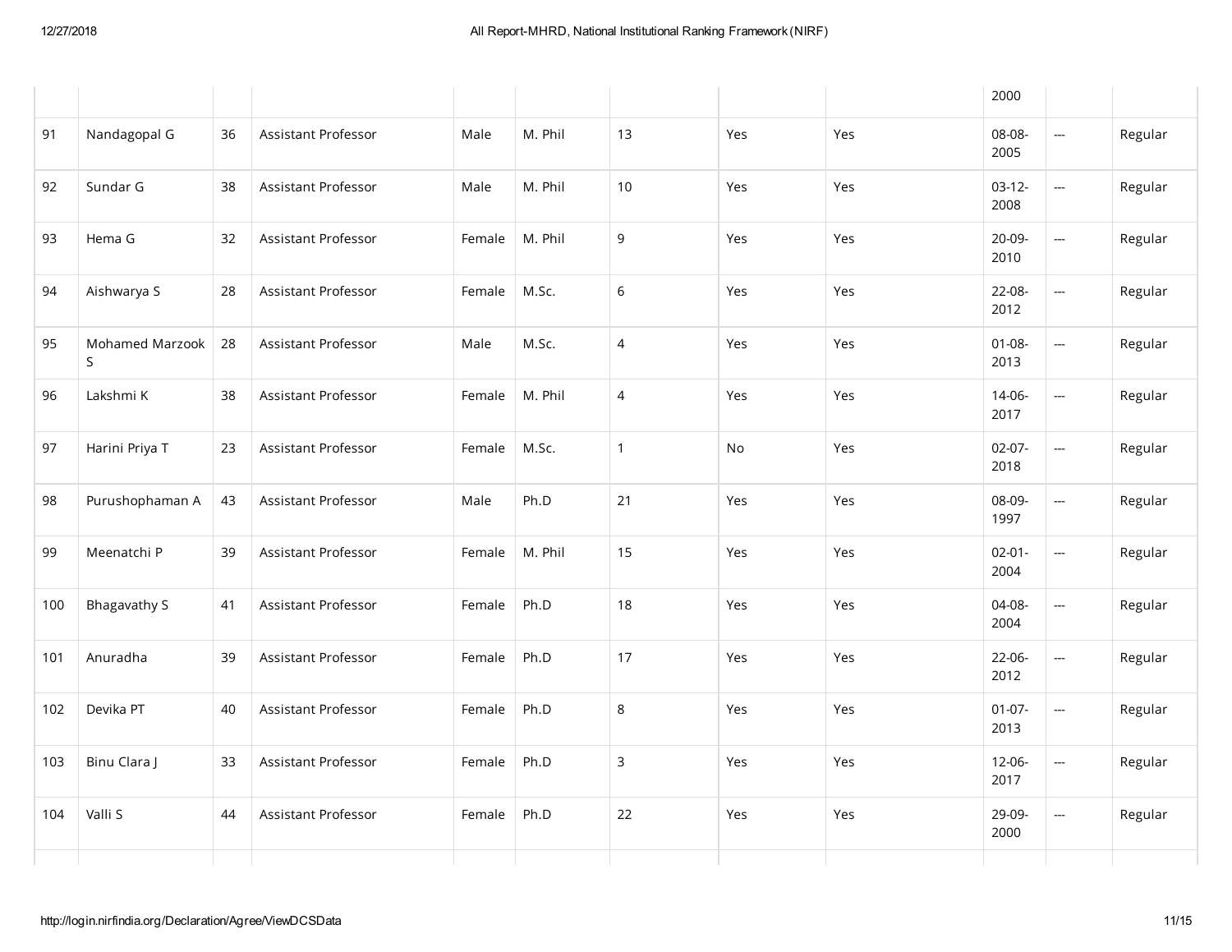| 105 | Nirmala P      | 38 | Assistant Professor | Female | Ph.D    | 10           | Yes | Yes | 16-06-<br>2008      | $\overline{\phantom{a}}$ | Regular |
|-----|----------------|----|---------------------|--------|---------|--------------|-----|-----|---------------------|--------------------------|---------|
| 106 | Reena A        | 39 | Assistant Professor | Female | Ph.D    | 11           | Yes | Yes | $10 - 05 -$<br>2010 | $\overline{\phantom{a}}$ | Regular |
| 107 | Praveena P     | 39 | Assistant Professor | Female | Ph.D    | $6\,$        | Yes | Yes | $26 - 07 -$<br>2017 | $\overline{\phantom{m}}$ | Regular |
| 108 | Padmalatha A   | 37 | Assistant Professor | Female | M. Phil | 3            | No  | Yes | 18-06-<br>2018      | --                       | Regular |
| 109 | Srividya S     | 42 | Assistant Professor | Female | Ph.D    | 20           | No  | Yes | 18-06-<br>2018      | $\overline{\phantom{m}}$ | Regular |
| 110 | Nasreen Najeeb | 53 | Assistant Professor | Female | M. Phil | 22           | Yes | Yes | 16-06-<br>2006      | ---                      | Regular |
| 111 | Yogananth N    | 36 | Assistant Professor | Male   | Ph.D    | 8            | Yes | Yes | 08-03-<br>2012      | $\overline{\phantom{a}}$ | Regular |
| 112 | Rajan R        | 43 | Assistant Professor | Male   | Ph.D    | 14           | Yes | Yes | $07 - 01 -$<br>2013 | ---                      | Regular |
| 113 | Priya G        | 39 | Assistant Professor | Female | Ph.D    | 12           | Yes | Yes | $12 - 06 -$<br>2017 | ---                      | Regular |
| 114 | Subha R        | 29 | Assistant Professor | Female | Ph.D    | $\mathbf{1}$ | No  | Yes | 18-06-<br>2018      | ---                      | Regular |
| 115 | Saravanan G K  | 32 | Assistant Professor | Male   | Ph.D    | $\mathbf{1}$ | No  | Yes | 18-06-<br>2018      | ---                      | Regular |
| 116 | Deepalakshmi K | 32 | Assistant Professor | Female | Ph.D    | $\mathbf{1}$ | No  | Yes | 18-06-<br>2018      | ---                      | Regular |
| 117 | Velayutham K   | 42 | Assistant Professor | Male   | M. Phil | 18           | Yes | Yes | 17-07-<br>2000      | $\overline{\phantom{a}}$ | Regular |
| 118 | Suvitha G      | 31 | Assistant Professor | Female | M.Sc.   | 9            | Yes | Yes | $01-07-$<br>2016    | ---                      | Regular |
| 119 | SathisR        | 28 | Assistant Professor | Male   | M.Sc.   | 5            | Yes | Yes | $12 - 06 -$<br>2017 | $\frac{1}{2}$            | Regular |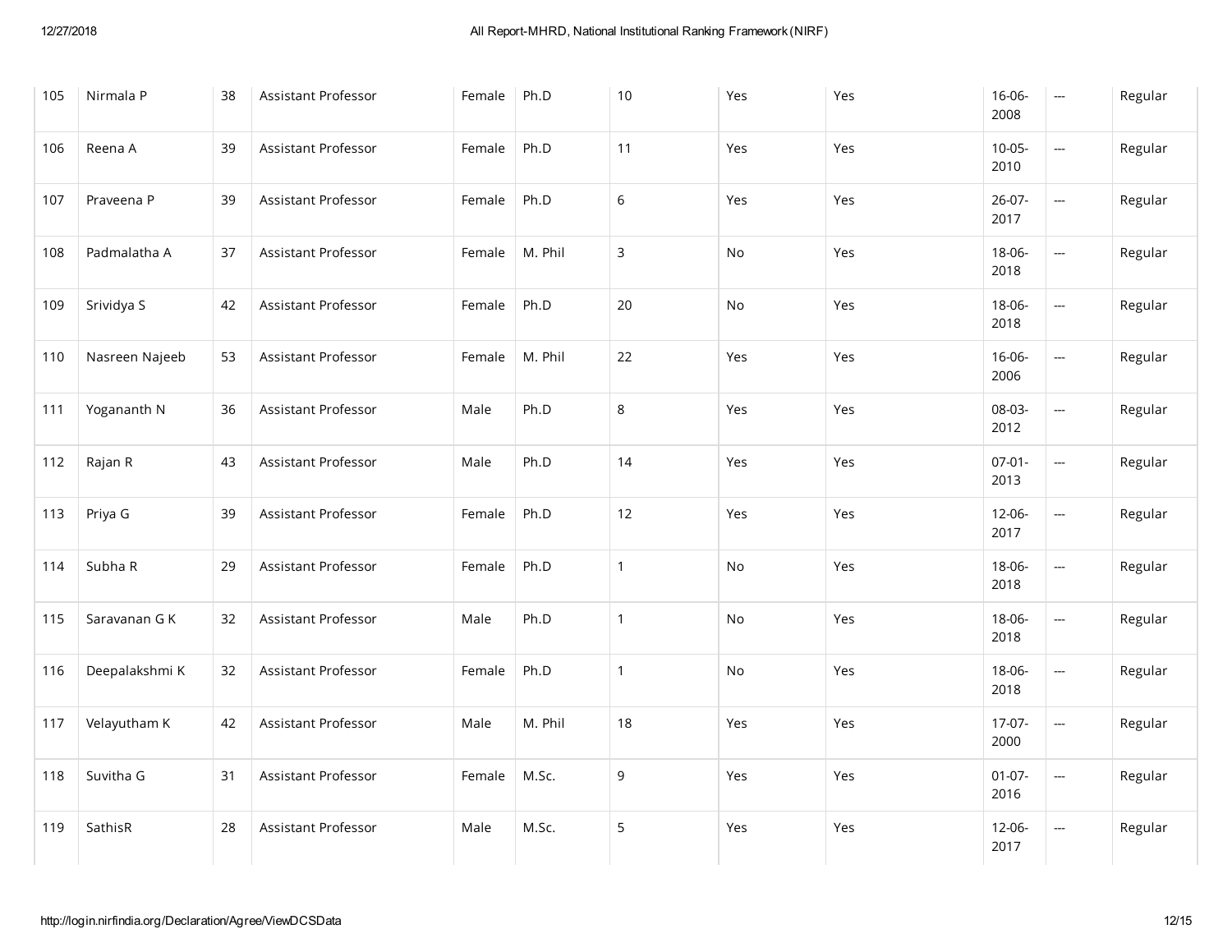| 120 | Logesh N                  | 32 | Assistant Professor        | Male   | M. Phil               | 12           | Yes | Yes | $01-08-$<br>2011    | $\frac{1}{2}$            | Regular |
|-----|---------------------------|----|----------------------------|--------|-----------------------|--------------|-----|-----|---------------------|--------------------------|---------|
| 121 | Bhuvanesh V R             | 33 | Assistant Professor        | Male   | M.Sc.                 | 9            | Yes | Yes | 16-08-<br>2016      | $\overline{\phantom{a}}$ | Regular |
| 122 | Kevin Santhosh<br>Kumar J | 29 | Assistant Professor        | Male   | <b>MBA</b>            | 9            | No  | Yes | 18-06-<br>2018      | <u></u>                  | Regular |
| 123 | Rajendiran S              | 42 | Assistant Professor        | Male   | M. Phil               | 13           | Yes | Yes | $13-07-$<br>2005    | $\overline{\phantom{a}}$ | Regular |
| 124 | Haripriya B               | 26 | Assistant Professor        | Female | M.Sc.<br>(Physiology) | 5            | No  | Yes | 18-06-<br>2018      | $\overline{\phantom{a}}$ | Regular |
| 125 | Maria Sangeetha J         | 31 | Assistant Professor        | Female | M. Phil               | $\mathbf{1}$ | No  | Yes | 18-06-<br>2018      | $\overline{\phantom{a}}$ | Regular |
| 126 | Riyas Fathima S           | 36 | Assistant Professor        | Female | M. Phil               | 5            | No  | Yes | 18-06-<br>2018      | $\overline{\phantom{a}}$ | Regular |
| 127 | Padma Priya S             | 38 | Assistant Professor        | Female | M. Phil               | 11           | No  | Yes | $11-07-$<br>2018    | $\overline{\phantom{a}}$ | Regular |
| 128 | Markandan R               | 37 | Other                      | Male   | MP.Ed.                | 9            | Yes | Yes | $01-07-$<br>2013    | $\overline{\phantom{a}}$ | Regular |
| 129 | Aysha OS                  | 49 | Assistant Professor        | Female | Ph.D                  | 22           | Yes | Yes | $12-07-$<br>2004    |                          | Regular |
| 130 | Mohideen Meeran<br>Sahib  | 34 | Assistant Professor        | Female | M. Phil               | 12           | Yes | Yes | 09-08-<br>2007      | $\overline{\phantom{a}}$ | Regular |
| 131 | Muralidhar V              | 51 | <b>Assistant Professor</b> | Male   | Ph.D                  | 25           | Yes | Yes | $20 - 01 -$<br>1995 | $\overline{\phantom{a}}$ | Regular |
| 132 | Amudhavalli D             | 29 | Assistant Professor        | Female | M. Phil               | $\,$ 6 $\,$  | Yes | Yes | $10-07 -$<br>2012   | $\overline{\phantom{a}}$ | Regular |
| 133 | Sriram D                  | 44 | Assistant Professor        | Male   | M. Phil               | 21           | Yes | Yes | 03-07-<br>2013      | $\overline{\phantom{a}}$ | Regular |
| 134 | Thirumalai                | 30 | Assistant Professor        | Male   | M. Phil               | 4            | Yes | Yes | $04-08-$            | $\overline{\phantom{a}}$ | Regular |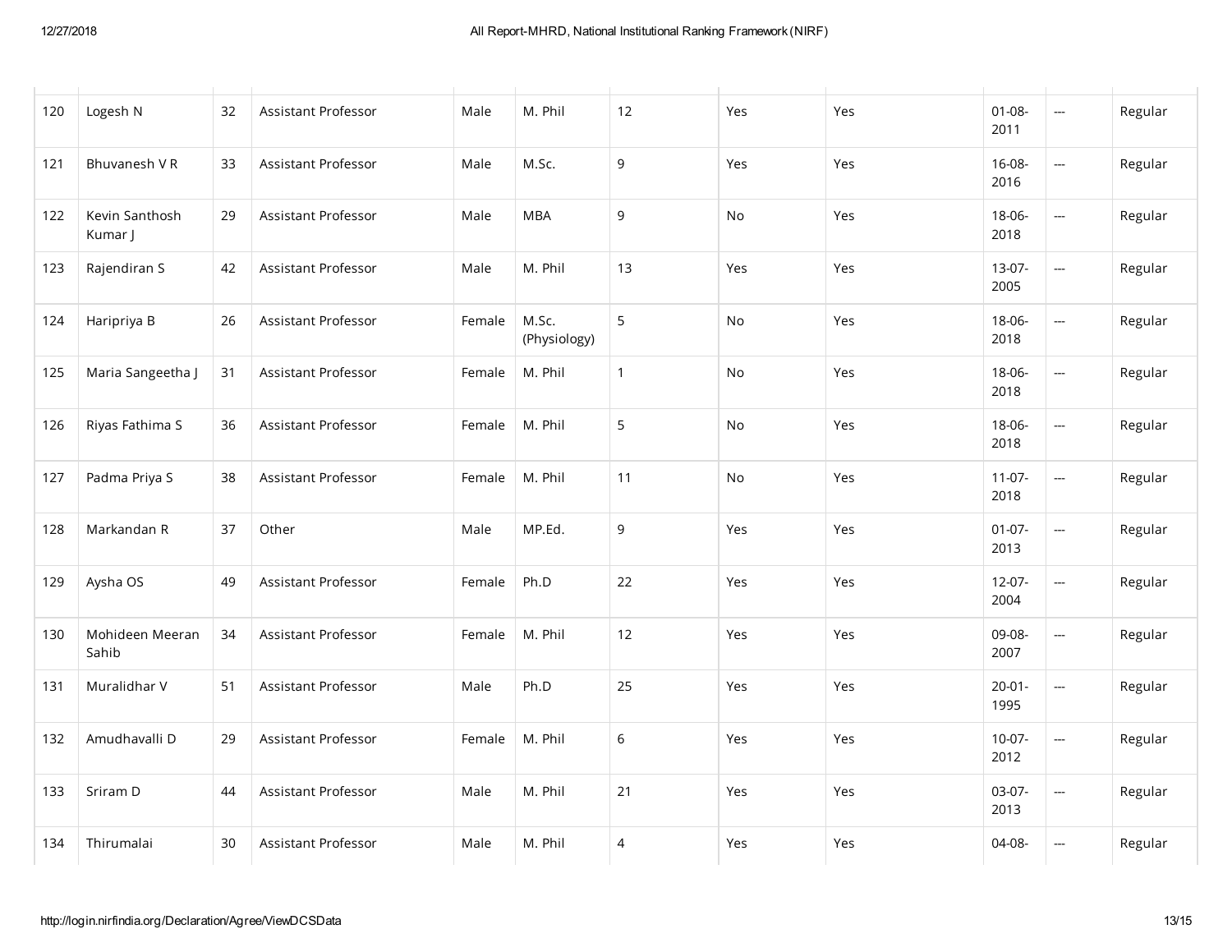|     |                                |    |                            |        |         |                |     |     | 2014                |                          |         |
|-----|--------------------------------|----|----------------------------|--------|---------|----------------|-----|-----|---------------------|--------------------------|---------|
| 135 | Thirunavukarasu                | 33 | Assistant Professor        | Male   | M. Phil | 10             | Yes | Yes | $01-07-$<br>2015    | ---                      | Regular |
| 136 | Kamarnabisha                   | 28 | Assistant Professor        | Female | M. Phil | $\mathsf 3$    | Yes | Yes | 22-07-<br>2016      | $\overline{\phantom{a}}$ | Regular |
| 137 | Sebastian Arockia<br>Jenifer J | 31 | Assistant Professor        | Female | Ph.D    | $\overline{4}$ | Yes | Yes | $12 - 07 -$<br>2017 | $\overline{\phantom{a}}$ | Regular |
| 138 | Usharani J                     | 32 | Assistant Professor        | Female | M. Phil | 8              | Yes | Yes | 24-07-<br>2017      | $\overline{\phantom{a}}$ | Regular |
| 139 | Pandiyaraj E                   | 32 | <b>Assistant Professor</b> | Male   | M. Phil | $\overline{4}$ | Yes | Yes | $10-10-$<br>2017    | $\overline{\phantom{a}}$ | Regular |
| 140 | Narayanan S                    | 46 | Assistant Professor        | Male   | M. Phil | 18             | Yes | Yes | 05-08-<br>1999      | $\overline{\phantom{a}}$ | Regular |
| 141 | Abul Hasan Sathali             | 68 | Other                      | Male   | Ph.D    | 50             | Yes | Yes | $01 - 09 -$<br>2015 | $\overline{\phantom{m}}$ | Regular |
| 142 | Ashafaqer Rahman<br>Oomeri     | 53 | Assistant Professor        | Male   | M.A     | 25             | Yes | Yes | 15-06-<br>2001      | $\overline{\phantom{a}}$ | Regular |
| 143 | Muthusamy C                    | 60 | Other                      | Male   | Ph.D    | 30             | Yes | Yes | $01-07-$<br>2009    | $\overline{\phantom{a}}$ | Regular |
| 144 | Dhanalakshmi                   | 41 | Other                      | Female | M.A     | 15             | Yes | Yes | 17-06-<br>2009      | $\overline{\phantom{a}}$ | Regular |
| 145 | Subhasri A                     | 49 | Assistant Professor        | Female | M. Phil | $\sqrt{2}$     | Yes | Yes | 24-04-<br>2017      | <u></u>                  | Regular |
| 146 | Subha N                        | 43 | Assistant Professor        | Female | M. Phil | 13             | Yes | Yes | $01-07-$<br>2016    | $\overline{\phantom{a}}$ | Regular |
| 147 | Elavarasan K                   | 44 | Assistant Professor        | Male   | Ph.D    | 11             | No  | Yes | 07-08-<br>2018      | $\overline{\phantom{a}}$ | Regular |
| 148 | Jothi B                        | 33 | Assistant Professor        | Female | M. Phil | $\overline{2}$ | Yes | Yes | $25 - 05 -$<br>2017 | $\hspace{0.05cm}$        | Regular |
|     |                                |    |                            |        |         |                |     |     |                     |                          |         |